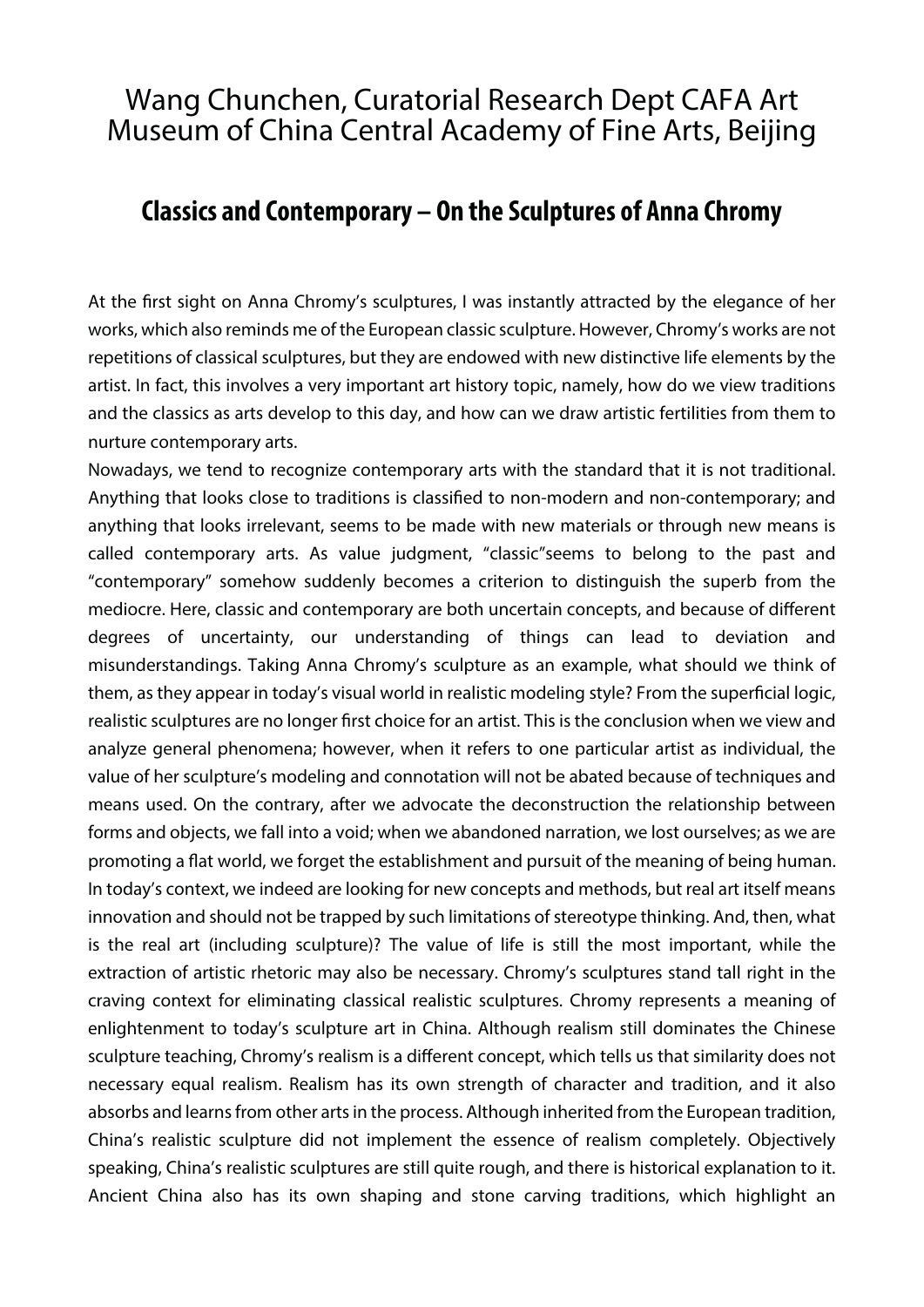exaggerated and more smooth silhouette, focuses on the grasp of demeanor, and even advocates minimalist outlines, and which with these characters has also won us an honorable position in the global sculpture world. However, when we want to learn a sculpture tradition that is not ours or learned its classics, should we not learn its essence? Imitation of the shape seems not enough to get its spirit; it is not our purpose to learn its presentation, but to learn its deep essence. This kind of artistic learning and sharpening requires inclusiveness and accumulation, and this sort of learning is not aimed at personal artistic achievements but at the growth and robustness of a cultural body. Therefore, the re-recognition of realistic sculpture is not a short-term art history topic, but a long-term historic responsibility. Only through generations of study, meditation, and practicing of the classics will they generate our true tradition and our own classics.

Thus, Chromy's sculpture exhibition in Beijing brings us a great opportunity to understand and reflect on European classic sculptures. Her works are originated from the European classic sculpture traditions and is a classical paradigm of inheritance; but she does not simply inherited the classics, but instead, she has walked through the fracture between modernism and classical sculpture to once again continue such an elegant graceful sculpture heritage; particularly, she grew up in an era of a postwar rebuilt European culture for which she made annotations with her life experiences in several different cultural regions — these experiences in different regions and countries are elements of a new civilization, and Chromy used them as nutrition for her sculptures. In a corporeal world, the life experiences of art become particularly

important, and Chromy indeed synthesized these life experiences with legends and myths to show the vitality of sculpture in the form of Gods revealing and acting as the source of the new culture. Although nowadays we have countless boundless artistic creations and countless artistic behaviors and results that expand into the subconscious, something that explores physical existence and experience is still very precious, and that something is still a bridge that cares and guards the human value: they are carriers that lead to our soul; based on this, we ought to have a deeper understanding about the essence of sculpture: this is not a shell, but a Dharmakaya that is loaded with the soul of life. If we cannot understand

and meditate on the soul of life to this level, then the essence of sculpture is still out of our reach. The discussion of Chromy's sculpture should not be dilated on any single piece of work, but on the whole of her works collection, which presents a sculptural texture and form that is originated from a classical culture quality and is achieved by being faithful to the universal value and divinity of life. She said, "What do I look for with my sculpture? To transform every kind of empty lost face in life into beautiful dance." She is seeking the meaning of life; she has revealed that she has a mission to accomplish with such meaning; she is looking for the strength of conscience, a divinity originating from the soul. This is learning beyond the realm of techniques. We have to encourage such spiritual enlightenment and care in the Chinese context of sculpture creation and practice, which is the root to and is necessary for rebuilding Chinese new culture and civilization. Concerning the current situation in China, this is our most urgent mission facing the mourning sighs. For a good quality, we must cross the self-set barrier to learn and bring into our own use,